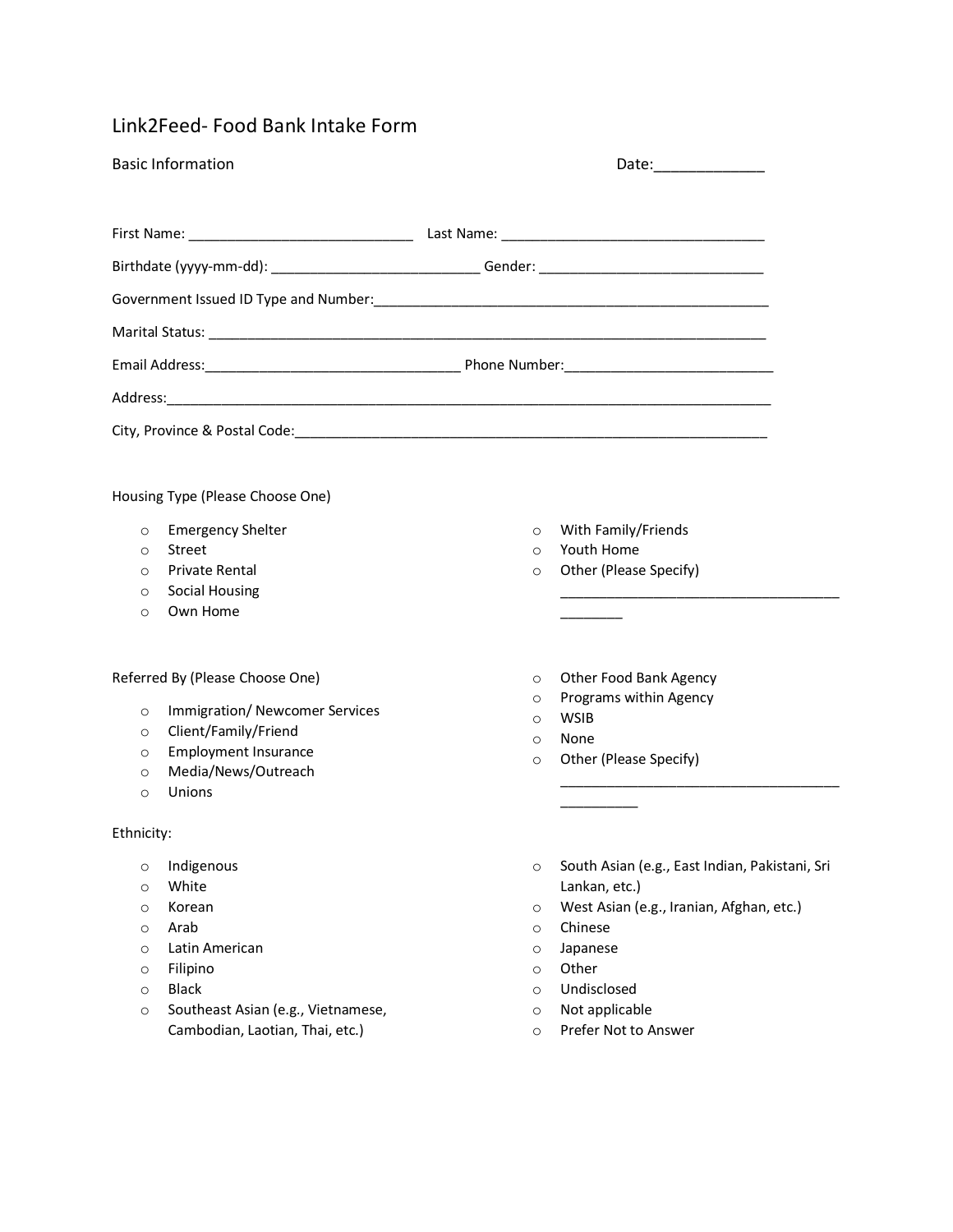Self-Identify as (select any that apply):

- o Person with Disability
- o In Canada ten years or Less
- o Canadian Citizen
- o Permanent Residence Status

Are you Currently a Post-

Secondary Student?

- o Yes
- o No
- o Unknown

Highest Education Level Completed:

- o Grade 0-8
- o Grade 9-11
- o Grade 12
- o OAC
- o College Diploma
- o Landed Immigrant
- o Refugee
- o Not Applicable

- o Some Post Secondary
- o Master's Degree
- o Trade/Professional Accreditation
- o PhD
- o Undisclosed

## Monthly Primary Source of Income & Monthly Expenses

| Monthly Income               | In Dollars | <b>Monthly Expenses</b> | In Dollars |
|------------------------------|------------|-------------------------|------------|
| <b>Employment Salary</b>     |            | Housing                 |            |
| Pension                      |            | Heat                    |            |
| Income Assistance            |            | <b>Hot Water</b>        |            |
| <b>Disability Assistance</b> |            | Electricity             |            |
| <b>Child Care Benefits</b>   |            | Others                  |            |
| Others                       |            | <b>Others</b>           |            |
| Total                        |            | Total                   |            |

## Additional Household Members Living at Same Address

| Last Name | First Name | <b>DOB</b> | Relationship   ID Type | Gender | Ethnicity |
|-----------|------------|------------|------------------------|--------|-----------|
|           |            |            | To                     |        |           |
|           |            |            | Applicant              |        |           |
|           |            |            |                        |        |           |
|           |            |            |                        |        |           |
|           |            |            |                        |        |           |
|           |            |            |                        |        |           |
|           |            |            |                        |        |           |
|           |            |            |                        |        |           |
|           |            |            |                        |        |           |
|           |            |            |                        |        |           |